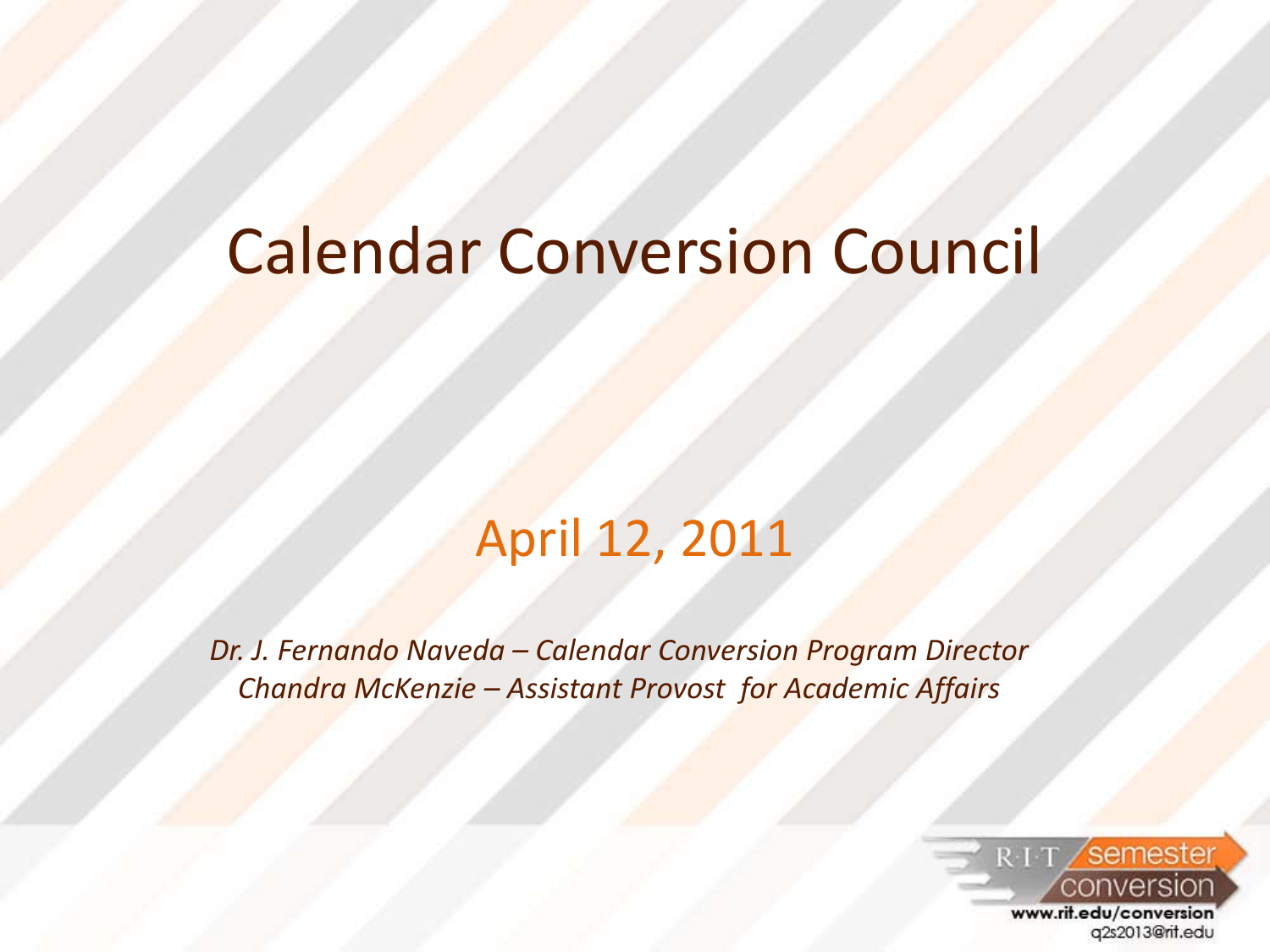## **Agenda**

- Q2S principles and strategies
- Calendar conversion co-op committee report
- Staff incentives
- Scheduling
- Advisor job description
- Helping faculty redesign courses

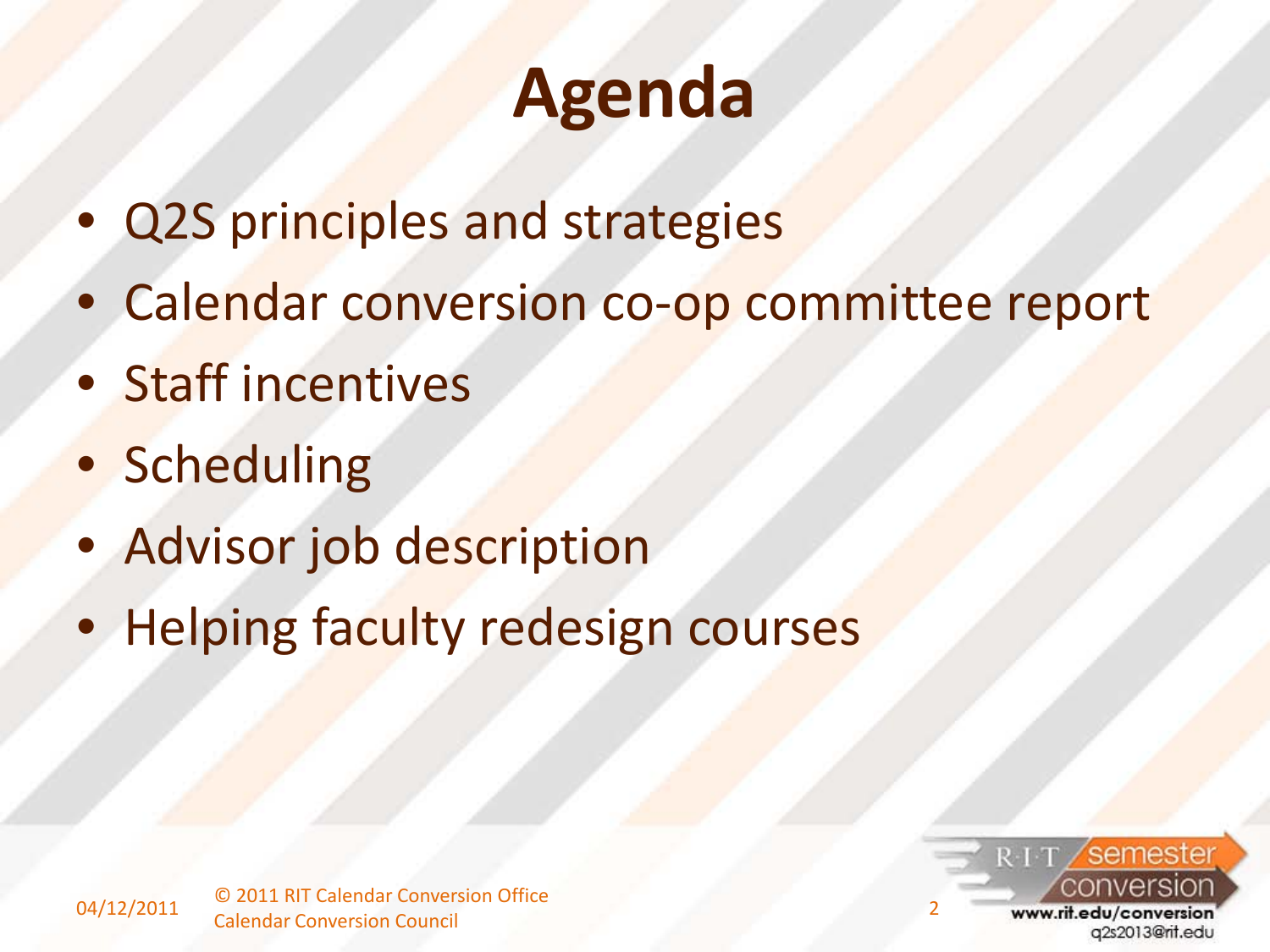# **Q2S Principles and Strategies**

- Document has been shared with
	- Associate deans
	- Department chairs
	- Student advisors
- There are costs involved
	- Summer, Q2S bridge courses, independent study course sections, etc.
	- Student tuition and board
- Who should this document be released to?

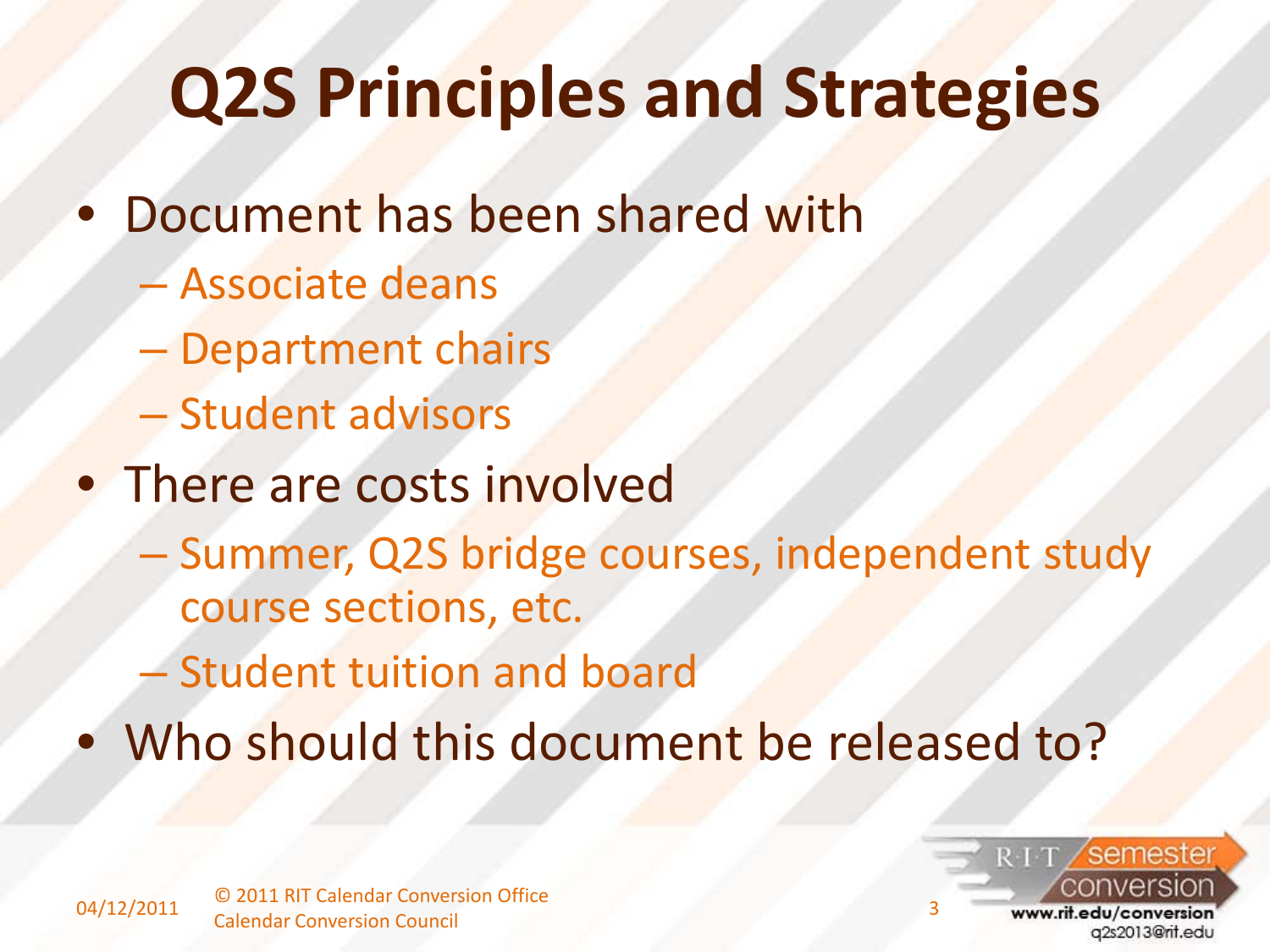### **Calendar conversion coop report**

#### **Steering committee**

- Discussed and sent it to the Provost
- Provost recommended we look at assessment of experiential learning in each curriculum
- Possible equivalence between experiential learning, innovation experiences, study abroad and co-op was more complicated than it seemed
- Document was discussed with the associated deans who recommended it not be released at this point

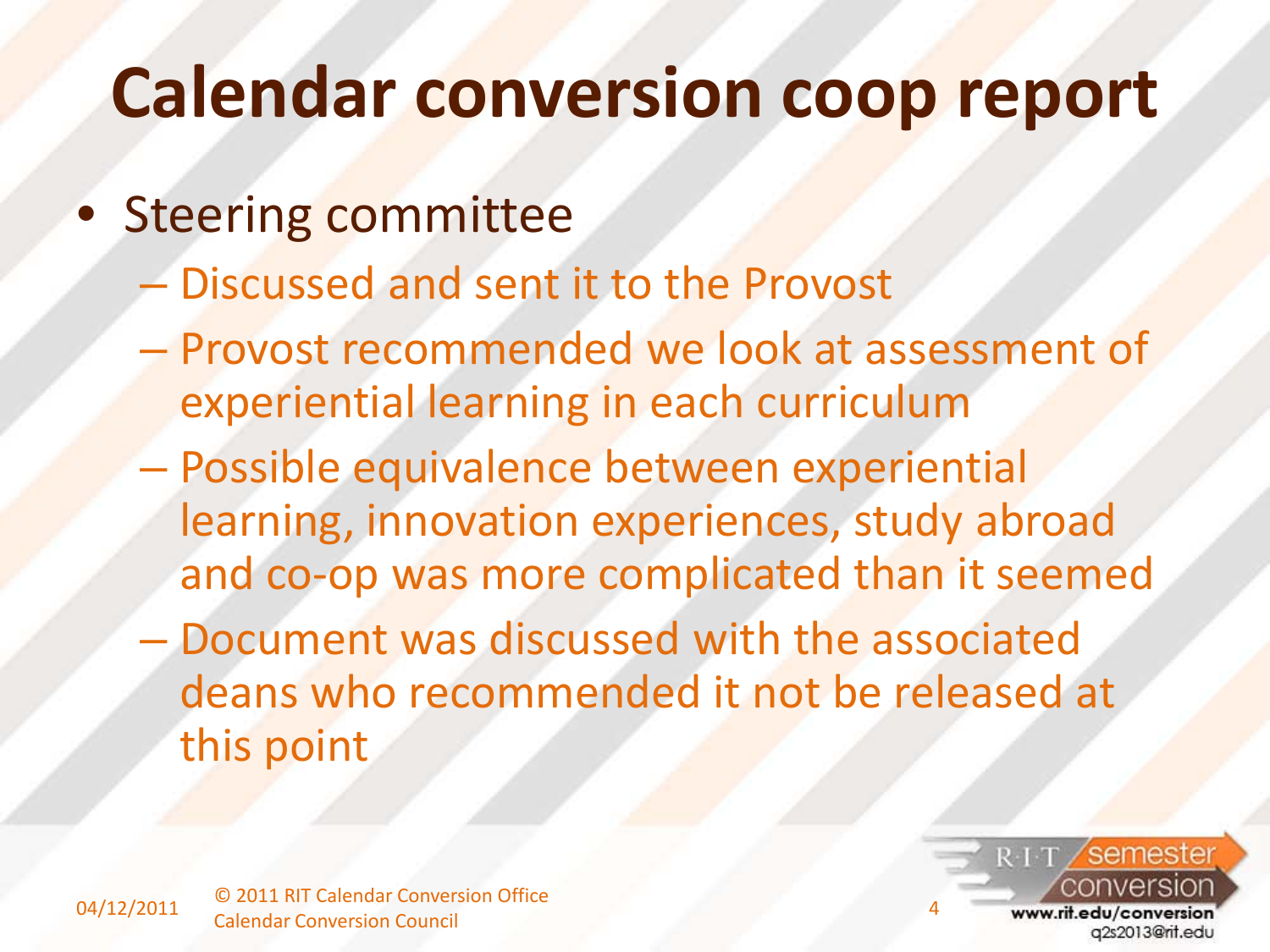## **Staff incentives**

- Two major projects dominate today
	- SIS (PeopleSoft, Oracle)
	- Calendar conversion
- Staff are participating on both
- Need to find a way to incentivize those who are actively engaged in conversion activities
- What do we do?

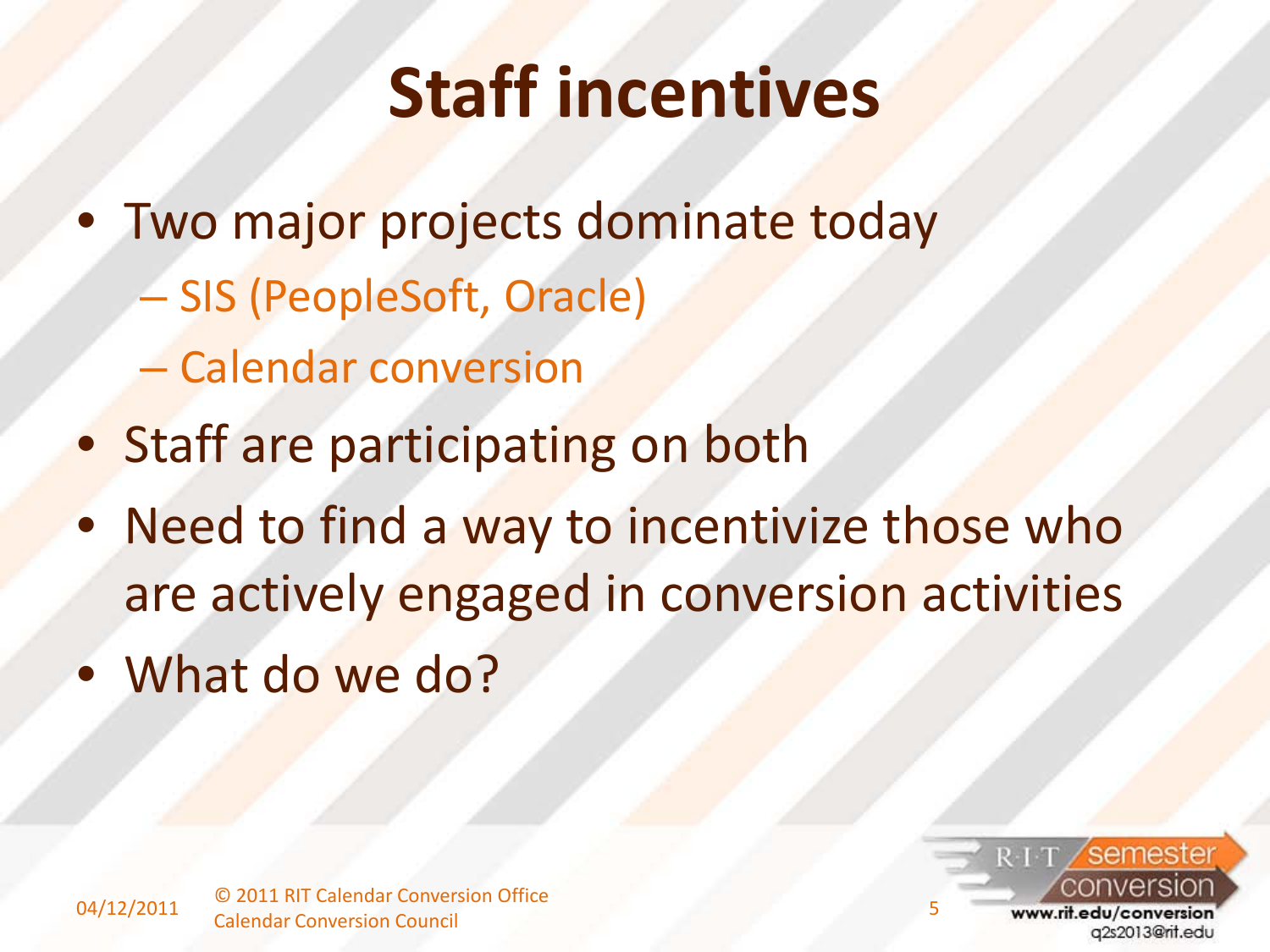## **Scheduling**

- The Registrar provided a draft scheduling model
	- Mon Wed Fri for 1 hour lectures
	- Tue, Thur for 2 hour lectures
- Exceptions can be handled but will need approval
- Will ask other schools about their experience
- First semester calendar ready by Fall 2012
- Overload tuition through Summer 2013

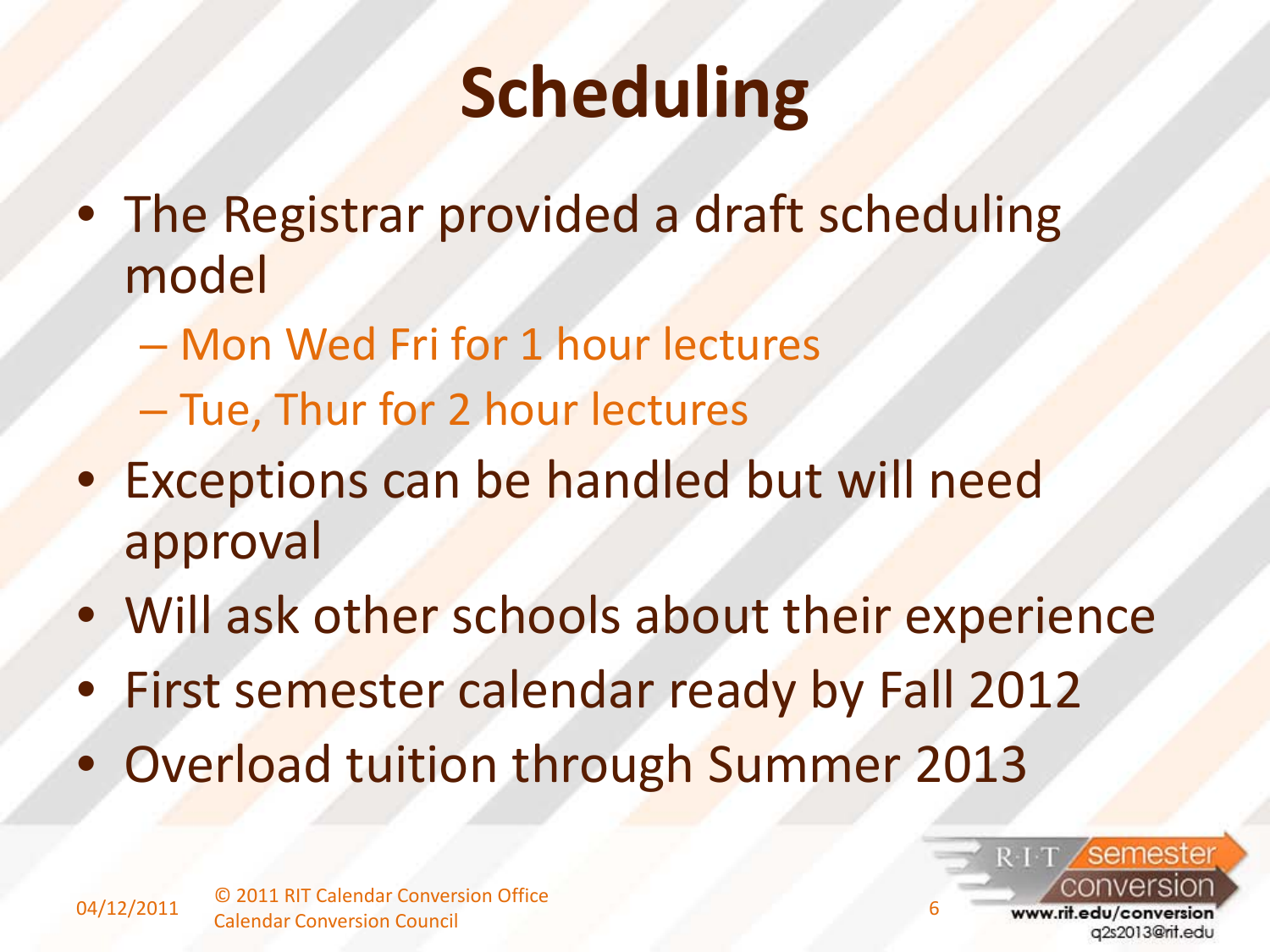# **Advisor job description**

- Sent out to all Deans
- Intention is to have a unique job description